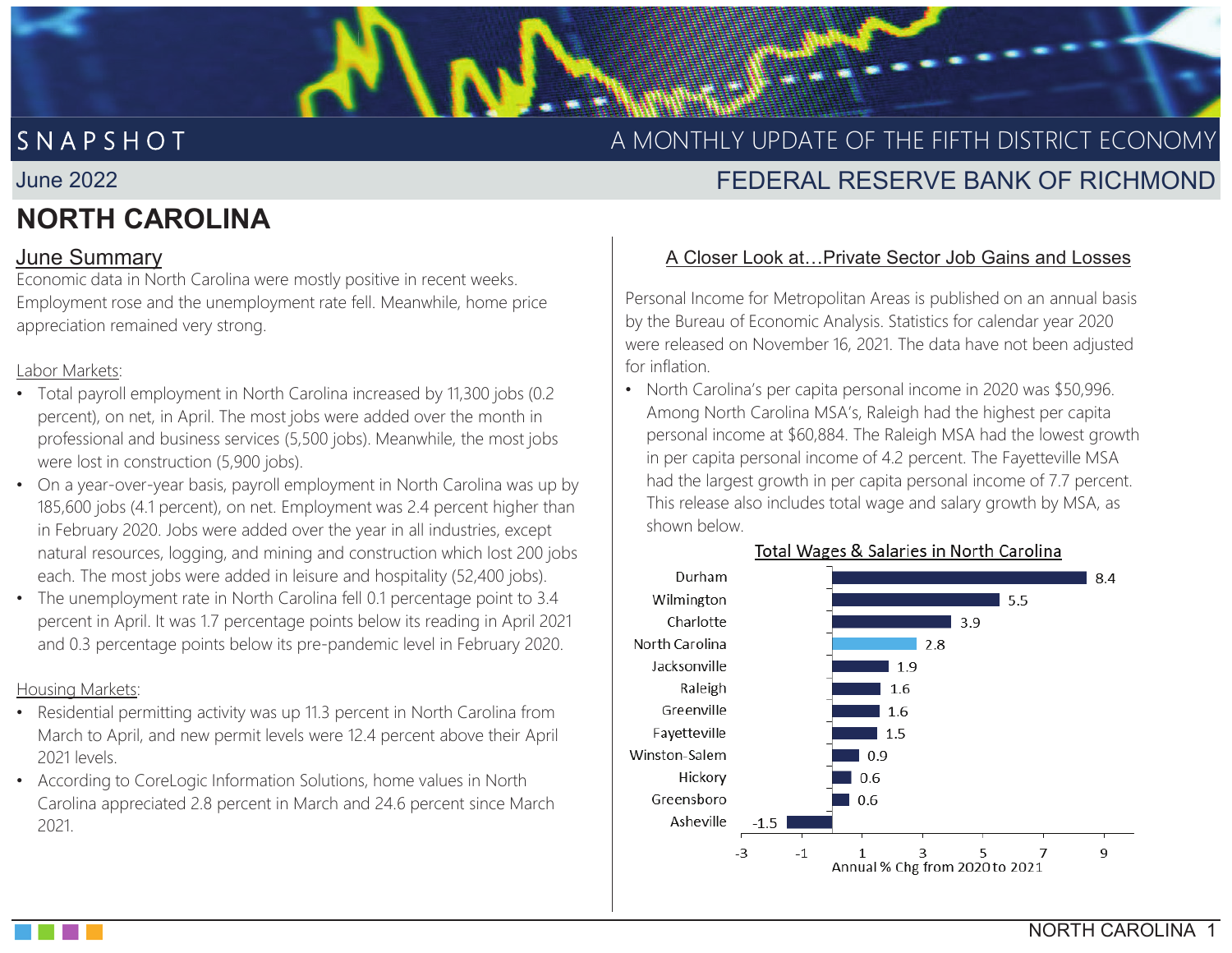# S N A P S H O T

## A MONTHLY UPDATE OF THE FIFTH DISTRICT ECONOMY

#### June 2022

# **NORTH CAROLINA**

INTERNAL FR/OFFICIAL USE // FRS

## Labor Market Conditions

| Payroll Employment (SA)                   | Period |           | Level (000s) MoM % Change YoY % Change |         |
|-------------------------------------------|--------|-----------|----------------------------------------|---------|
| <b>United States - Total</b>              | April  | 151,314.0 | 0.28                                   | 4.58    |
| Fifth District - Total                    | April  | 15,136.0  | 0.24                                   | 3.46    |
| North Carolina - Total                    | April  | 4,729.1   | 0.24                                   | 4.08    |
| Logging and Mining                        | April  | 5.5       | 0.00                                   | $-3.51$ |
| Construction                              | April  | 238.3     | $-2.42$                                | $-0.08$ |
| Manufacturing                             | April  | 473.7     | 0.47                                   | 2.84    |
| Trade, Transportation, and Utilities      | April  | 906.6     | 0.10                                   | 2.07    |
| Information                               | April  | 81.4      | 0.37                                   | 7.53    |
| <b>Financial Activities</b>               | April  | 284.8     | 0.99                                   | 5.25    |
| <b>Professional and Business Services</b> | April  | 715.5     | 0.77                                   | 7.61    |
| <b>Education and Health Services</b>      | April  | 642.3     | $-0.14$                                | 2.26    |
| Leisure and Hospitality                   | April  | 495.8     | 0.85                                   | 11.82   |
| <b>Other Services</b>                     | April  | 166.9     | 0.79                                   | 4.18    |
| Government                                | April  | 718.3     | 0.13                                   | 1.51    |
| Metro Payroll Employment (NSA)            | Period |           | Level (000s) YoY % Change              |         |
| Asheville MSA - Total                     | April  | 199.5     | 4.56                                   |         |
| Charlotte MSA - Total                     | Anril  | 1 285 3   | 4 17                                   |         |

| Charlotte MSA - Total             | April | 1,285.3 | 4.17 |
|-----------------------------------|-------|---------|------|
| Durham MSA - Total                | April | 345.5   | 4.13 |
| Fayetteville MSA - Total          | April | 133.5   | 3.33 |
| Greensboro-High Point MSA - Total | April | 363.8   | 3.71 |
| Raleigh-Cary MSA - Total          | April | 688.6   | 5.58 |
| Wilmington MSA - Total            | April | 138.1   | 3.76 |
| Winston-Salem MSA - Total         | April | 270.6   | 2.11 |

# FEDERAL RESERVE BANK OF RICHMOND

North Carolina Payroll Employment Performance



#### NORTH CAROLINA 2 $\vert$  21 3.85.63.73.34.14.20123456Winston-Salem MSAWilmington MSA Raleigh-Cary MSA Greensboro-High Point MSA Fayetteville MSA Durham MSACharlotte MSA

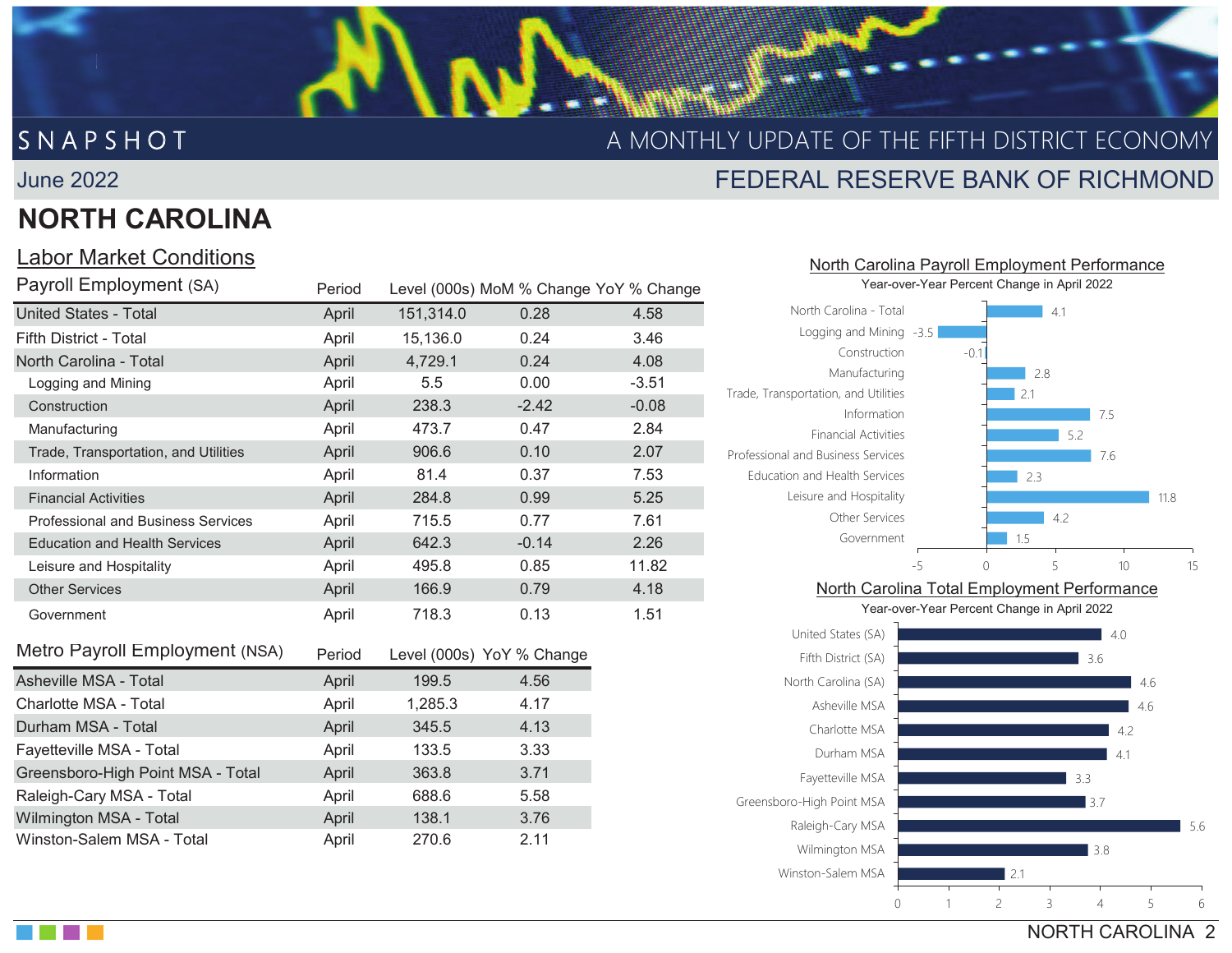June 2022

# **NORTH CAROLINA**

INTERNAL FR/OFFICIAL USE // FRS

FR/OFFICIAL USE //FRSONLY

### Labor Market Conditions

| Unemployment Rate (SA)            |        | April 22                 | March 22                               | April 21                  | Through April 2022                                              |
|-----------------------------------|--------|--------------------------|----------------------------------------|---------------------------|-----------------------------------------------------------------|
| <b>United States</b>              |        | 3.6                      | 3.6                                    | 6.0                       | 17                                                              |
| <b>Fifth District</b>             |        | 3.5                      | 3.7                                    | 4.9                       | United States<br>15                                             |
| <b>North Carolina</b>             |        | 3.4                      | 3.5                                    | 5.1                       | North Carolina                                                  |
| Asheville MSA                     |        | $\overline{\phantom{m}}$ | 3.0                                    | 4.7                       | 13                                                              |
| <b>Charlotte MSA</b>              |        | --                       | 3.6                                    | 5.1                       |                                                                 |
| Durham MSA                        |        | --                       | 3.0                                    | 4.4                       | 11                                                              |
| <b>Fayetteville MSA</b>           |        | --                       | 5.5                                    | 7.5                       | 9                                                               |
| Greensboro-High Point MSA         |        | $-\,$ $-$                | 4.2                                    | 6.1                       |                                                                 |
| Raleigh-Cary MSA                  |        | --                       | 3.1                                    | 4.5                       | $\overline{7}$                                                  |
| <b>Wilmington MSA</b>             |        | --                       | 3.1                                    | 4.8                       |                                                                 |
| <b>Winston-Salem MSA</b>          |        | --                       | 3.6                                    | 5.2                       | 5                                                               |
| Civilian Labor Force (SA)         | Period |                          | Level (000s) MoM % Change YoY % Change |                           | 3                                                               |
| <b>United States</b>              | April  | 164,046                  | $-0.22$                                | 1.91                      | 2011<br>2012<br>2013<br>2014<br>2015<br>2016<br>20 <sup>2</sup> |
| <b>Fifth District</b>             | April  | 16,156                   | 0.32                                   | 1.72                      | North Carolina Labor                                            |
| <b>North Carolina</b>             | April  | 5,057                    | 0.52                                   | 2.53                      | Year-over-Year Percent Change th<br>7                           |
| Asheville MSA                     | April  | --                       | --                                     | --                        | 6                                                               |
| <b>Charlotte MSA</b>              | April  | $\overline{\phantom{a}}$ | $\qquad \qquad -$                      | $-\!$                     | 5<br>4                                                          |
| Durham MSA                        | April  | --                       | --                                     | --                        | 3                                                               |
| <b>Fayetteville MSA</b>           | April  | --                       | $\qquad \qquad -$                      | $\overline{\phantom{a}}$  | $\overline{c}$                                                  |
| Greensboro-High Point MSA         | April  | $\overline{\phantom{m}}$ | $-$                                    | --                        | 0                                                               |
| Raleigh-Cary MSA                  | April  | $-$                      | --                                     |                           |                                                                 |
| <b>Wilmington MSA</b>             | April  | --                       |                                        |                           | $-2$                                                            |
| <b>Winston-Salem MSA</b>          | April  | --                       | $\qquad \qquad -$                      | $\hspace{0.05cm}$         | $-3$<br>$-4$                                                    |
| Initial Unemployment Claims (NSA) | Period | Level                    |                                        | MoM % Change YoY % Change | $-5$<br>United States                                           |
| <b>United States</b>              | April  | 877,536                  | $-1.69$                                | $-71.97$                  | $-6$<br>North Carolin<br>$-7$                                   |
| <b>Fifth District</b>             | April  | 48,063                   | $-6.32$                                | $-82.48$                  | $-8$                                                            |
| North Carolina                    | April  | 12,478                   | 0.78                                   | $-85.22$                  | 2011<br>2012<br>2017<br>2013<br>2014<br>2015<br>2016            |
|                                   |        |                          |                                        |                           |                                                                 |



NORTH CAROLINA 3

# FEDERAL RESERVE BANK OF RICHMONDS N A P S H O T A MONTHLY UPDATE OF THE FIFTH DISTRICT ECONOMY

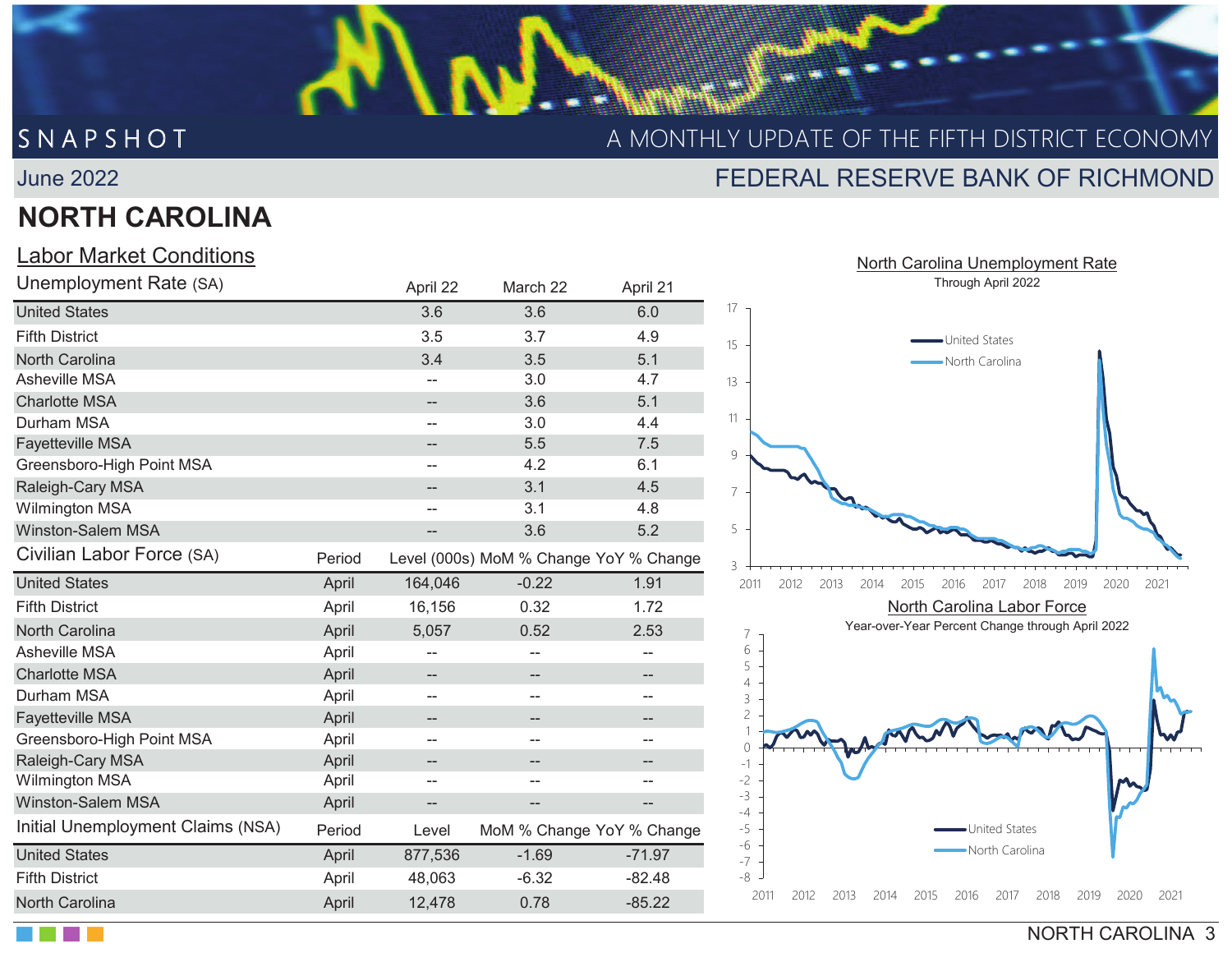#### June 2022

# **NORTH CAROLINA**

INTERNAL FR/OFFICIAL USE // FRSONLY

### Household Conditions

| Real Personal Income (SA)                      | Period |            | Level (\$mil) QoQ % Change YoY % Change |          |
|------------------------------------------------|--------|------------|-----------------------------------------|----------|
| <b>United States</b>                           | Q4:21  | 17,722,607 | $-0.94$                                 | 1.61     |
| <b>Fifth District</b>                          | Q4:21  | 1,682,090  | $-0.34$                                 | 1.49     |
| North Carolina                                 | Q4:21  | 491,511    | $-0.10$                                 | 3.70     |
| <b>Median Family Income</b>                    | Period |            | Level (000s) QoQ % Change YoY % Change  |          |
| <b>Asheville MSA</b>                           | Q1:22  | 80.0       | 5.96                                    | 5.96     |
| <b>Charlotte MSA</b>                           | Q1:22  | 96.3       | 14.37                                   | 14.37    |
| Durham MSA                                     | Q1:22  | 95.5       | 10.53                                   | 10.53    |
| <b>Fayetteville MSA</b>                        | Q1:22  | 61.2       | 2.68                                    | 2.68     |
| Greensboro-High Point MSA                      | Q1:22  | 73.0       | 9.45                                    | 9.45     |
| Raleigh-Cary MSA                               | Q1:22  | 110.1      | 15.05                                   | 15.05    |
| <b>Winston-Salem MSA</b>                       | Q1:22  | 77.4       | 12.34                                   | 12.34    |
| Non-Business Bankruptcies                      | Period | Level      | QoQ % Change YoY % Change               |          |
| <b>United States</b>                           | Q4:21  | 88,346     | $-7.38$                                 | $-17.74$ |
| <b>Fifth District</b>                          | Q4:21  | 7,147      | $-3.10$                                 | $-16.29$ |
| North Carolina                                 | Q4:21  | 1,505      | 0.47                                    | $-10.79$ |
| Mortgage Delinquencies (% 90+ Days Delinquent) |        | Q1:22      | Q4:21                                   | Q1:21    |
| <b>United States</b>                           |        |            |                                         |          |
| All Mortgages                                  |        | 1.86       | 2.41                                    | 4.16     |
| <b>Conventional - Fixed Rate</b>               |        | 1.34       | 1.65                                    | 2.79     |
| Conventional - Adjustable Rate                 |        | 2.34       | 2.84                                    | 4.57     |
| North Carolina - All Mortgages                 |        |            |                                         |          |
| All Mortgages                                  |        | 1.73       | 2.19                                    | 3.69     |

**Conventional - Fixed Rate** 1.27 1.52 2.43 Conventional - Adjustable Rate 2.17 2.53 4.02

## S N A P S H O T A MONTHLY UPDATE OF THE FIFTH DISTRICT ECONOMY

## FEDERAL RESERVE BANK OF RICHMOND

 North Carolina Real Personal IncomeYear-over-Year Percent Change through Q4:21



North Carolina Mortgage Delinquencies

Percent 90+ Days Delinquent through Q1:22



NORTH CAROLINA 4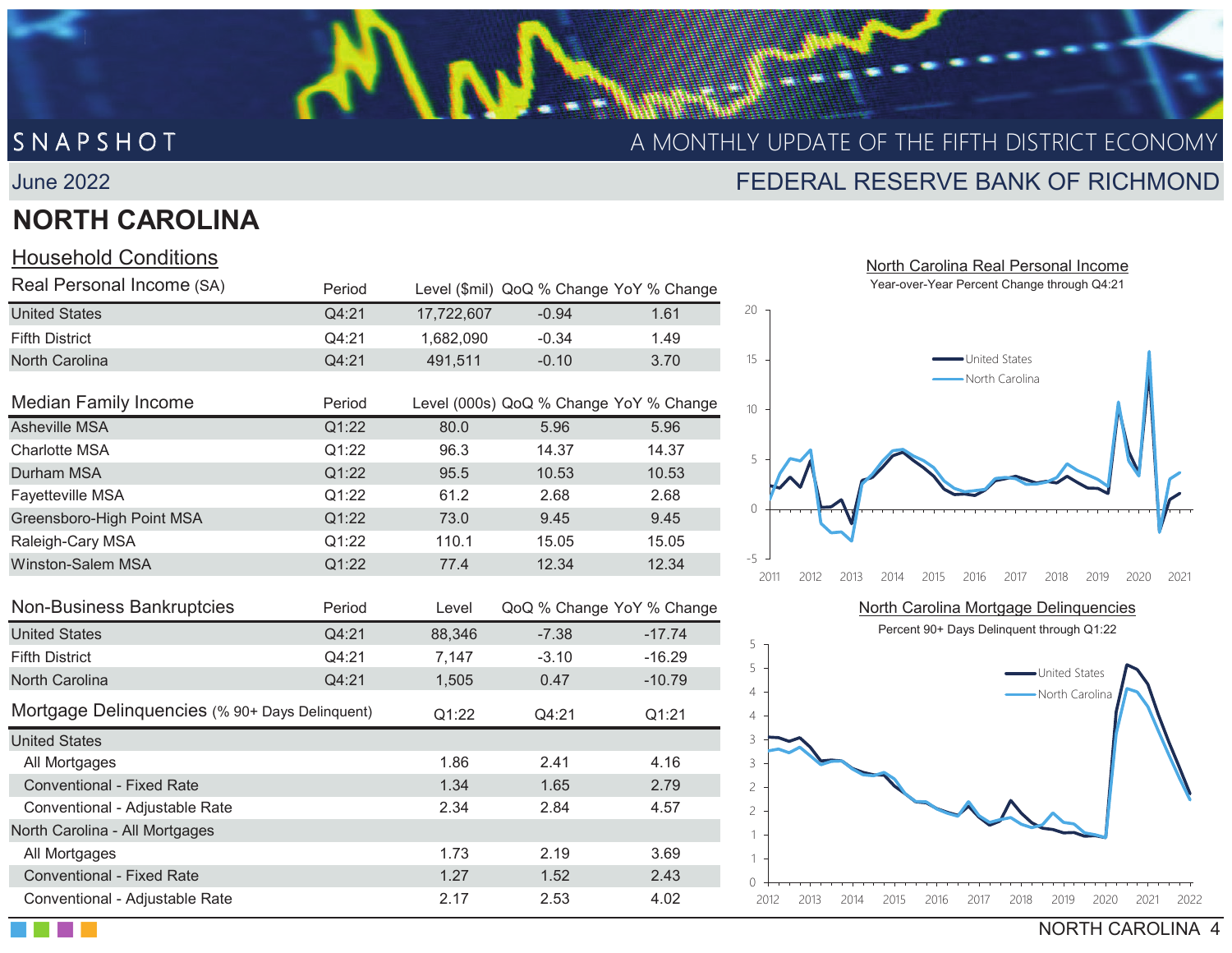## S N A P S H O T A MONTHLY UPDATE OF THE FIFTH DISTRICT ECONOMY

#### June 2022

## **NORTH CAROLINA**

INTERNAL FR/OFFICIAL USE // FRSONLY

### Real Estate Conditions

| Permits: New Private Housing Units (NSA)   | Period | Level                    |                                        | MoM % Change YoY % Change | Year-over-Year Percent Change through Apr                    |
|--------------------------------------------|--------|--------------------------|----------------------------------------|---------------------------|--------------------------------------------------------------|
| <b>United States</b>                       | April  | 156,589                  | $-7.34$                                | $-0.83$                   | 120                                                          |
| <b>Fifth District</b>                      | April  | 19,458                   | $-8.65$                                | 6.29                      | 100                                                          |
| North Carolina                             | April  | 9,028                    | 11.33                                  | 12.44                     | 80                                                           |
| <b>Asheville MSA</b>                       | April  | 434                      | 40.00                                  | 34.37                     |                                                              |
| <b>Charlotte MSA</b>                       | April  | 2,418                    | $-14.26$                               | $-1.59$                   | 60                                                           |
| Durham MSA                                 | April  | 394                      | 30.46                                  | $-41.54$                  | 40                                                           |
| Fayetteville MSA                           | April  | 243                      | $-2.80$                                | 42.11                     |                                                              |
| Greensboro-High Point MSA                  | April  | 442                      | 41.21                                  | 49.32                     | 20                                                           |
| <b>Greenville MSA</b>                      | April  | 90                       | 9.76                                   | $-42.31$                  | $\bigcirc$                                                   |
| <b>Hickory MSA</b>                         | April  | 182                      | 25.00                                  | ---                       | $-20$                                                        |
| Jacksonville MSA                           | April  | 155                      | $-3.73$                                | $-15.76$                  |                                                              |
| Raleigh-Cary MSA                           | April  | 1,536                    | $-11.57$                               | $-37.61$                  | $-40$                                                        |
| <b>Wilmington MSA</b>                      | April  | 477                      | 30.33                                  | 192.64                    | 2012<br>2013<br>2014<br>2015<br>2017<br>2018<br>2019<br>2016 |
| Winston-Salem MSA                          | April  | 396                      | 8.79                                   | 88.57                     | North Carolina Housing Starts                                |
| <b>Total Private Housing Starts (SAAR)</b> | Period |                          | Level (000s) MoM % Change YoY % Change |                           | Thousands of Units (SAAR) April 2022<br>140                  |
| <b>United States</b>                       | April  | 1,724                    | $-0.23$                                | 14.55                     |                                                              |
| <b>Fifth District</b>                      | April  | --                       | $\overline{\phantom{m}}$               | --                        | 120                                                          |
| North Carolina                             | April  | $\overline{\phantom{m}}$ | $--$                                   | $-\hbox{--}$              | 100                                                          |
| Housing Opportunity Index (%)              |        | Q1:22                    | Q4:21                                  | Q1:21                     |                                                              |
| <b>Asheville MSA</b>                       |        | 47.8                     | 47.9                                   | 66.2                      | monographymyme<br>80                                         |
| <b>Charlotte MSA</b>                       |        | 67.0                     | 63.4                                   | 71.0                      | 60                                                           |
| Durham MSA                                 |        | 61.3                     | 62.4                                   | 74.3                      |                                                              |
| <b>Fayetteville MSA</b>                    |        | 76.0                     | 79.6                                   | 86.9                      |                                                              |
| Greensboro-High Point MSA                  |        | 72.1                     | 68.0                                   | 76.8                      | 20                                                           |
| Raleigh-Cary MSA                           |        | 64.0                     | 59.3                                   | 75.7                      |                                                              |
| <b>Winston-Salem MSA</b>                   |        | 75.3                     | 78.8                                   | 82.8                      | 2012<br>2013<br>2014<br>2015<br>2016<br>2017<br>2018<br>2019 |

 North Carolina New Housing Units Year-over-Year Percent Change through April 2022

FEDERAL RESERVE BANK OF RICHMOND